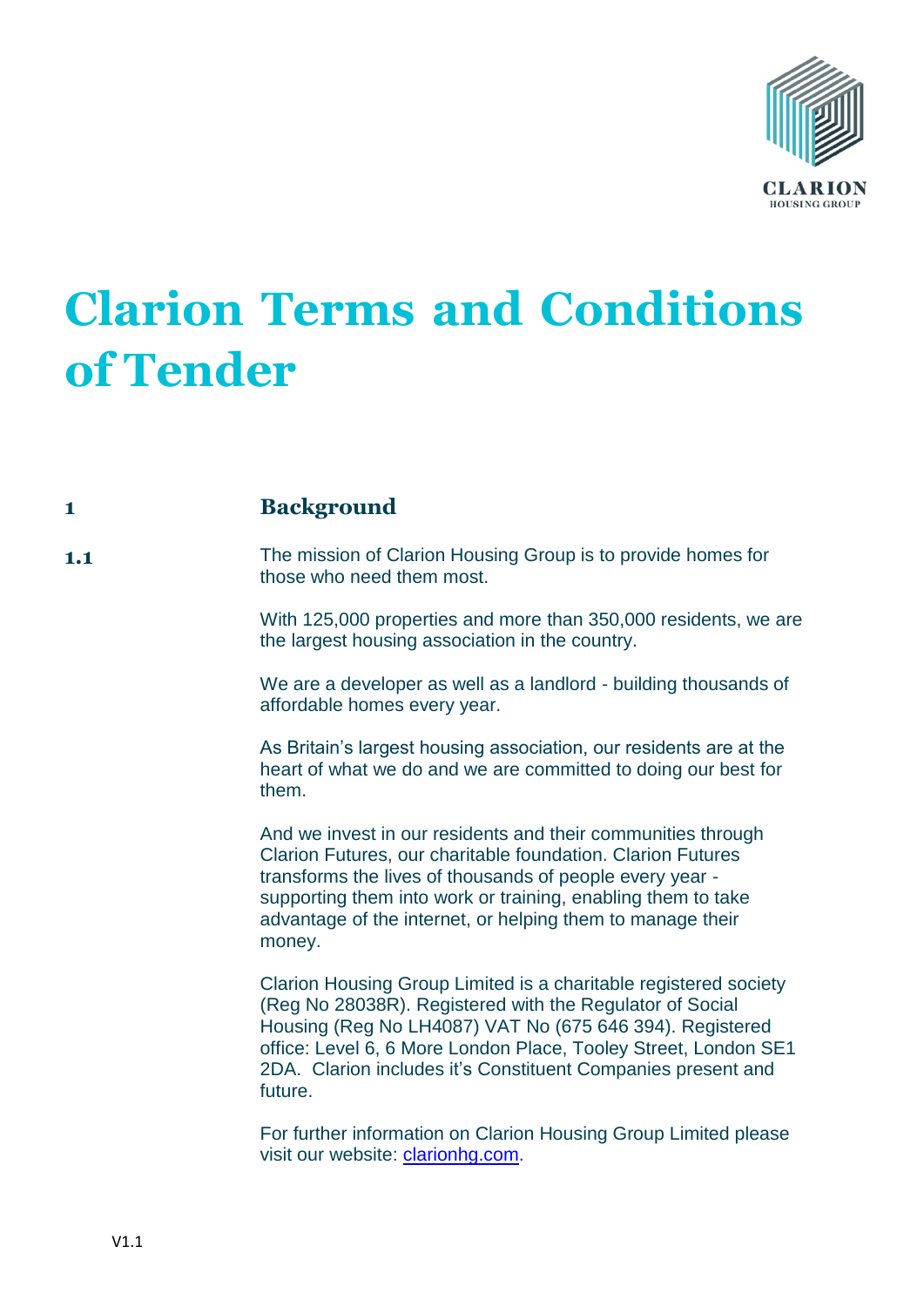

# **2 General**

- **2.1** The information provided in this section is designed to ensure that all responses to this Invitation To Tender (ITT) are given equal and fair consideration. It is important therefore that Bidders provide all the information asked for in the format and order specified.
- **2.2** Bidders should read these instructions carefully before submitting a response. Failure to comply with these requirements for completion and submission of a Tender will result in the rejection of the Tender. Bidders are advised to acquaint themselves fully with the extent and nature of the Scope and Objectives as set out in this Tender which contains the requirements and the Conditions of the Contract. These instructions constitute the Conditions of Tender. Participation in this procurement exercise automatically signals that the Bidders accept these Conditions.

# **3 Submission of Tender Documents**

- **3.1** Clarion has established the Delta E-sourcing portal for this procurement process.
- **3.2** Tenders should be submitted through the Delta E-sourcing portal following the instructions on the system.
- **3.3** Bidders must take full responsibility for ensuring that they leave enough time to load all the required documentation onto the Delta E-sourcing portal before the Tender submission deadline.
- **3.4** Any Tender submitted to the Delta E-sourcing portal after the Tender submission deadline will be disregarded.
- **3.5** In the unlikely event that the Delta E-sourcing portal fails (and this is confirmed by Delta staff) leaving Bidders unable to submit their Tenders, additional time will be granted for late submissions.
- **3.6** Bidders must answer all required questions without referring to general marketing or promotional information/material. Publicity brochures will not be accepted as answers to questions. Bidders should not refer to answers used in previous questions but should repeat the information if necessary.
- **3.7** Bidders must be explicit and comprehensive in their Tender submission as this will be the single source of information on which Bidders will be scored and ranked. Bidders are advised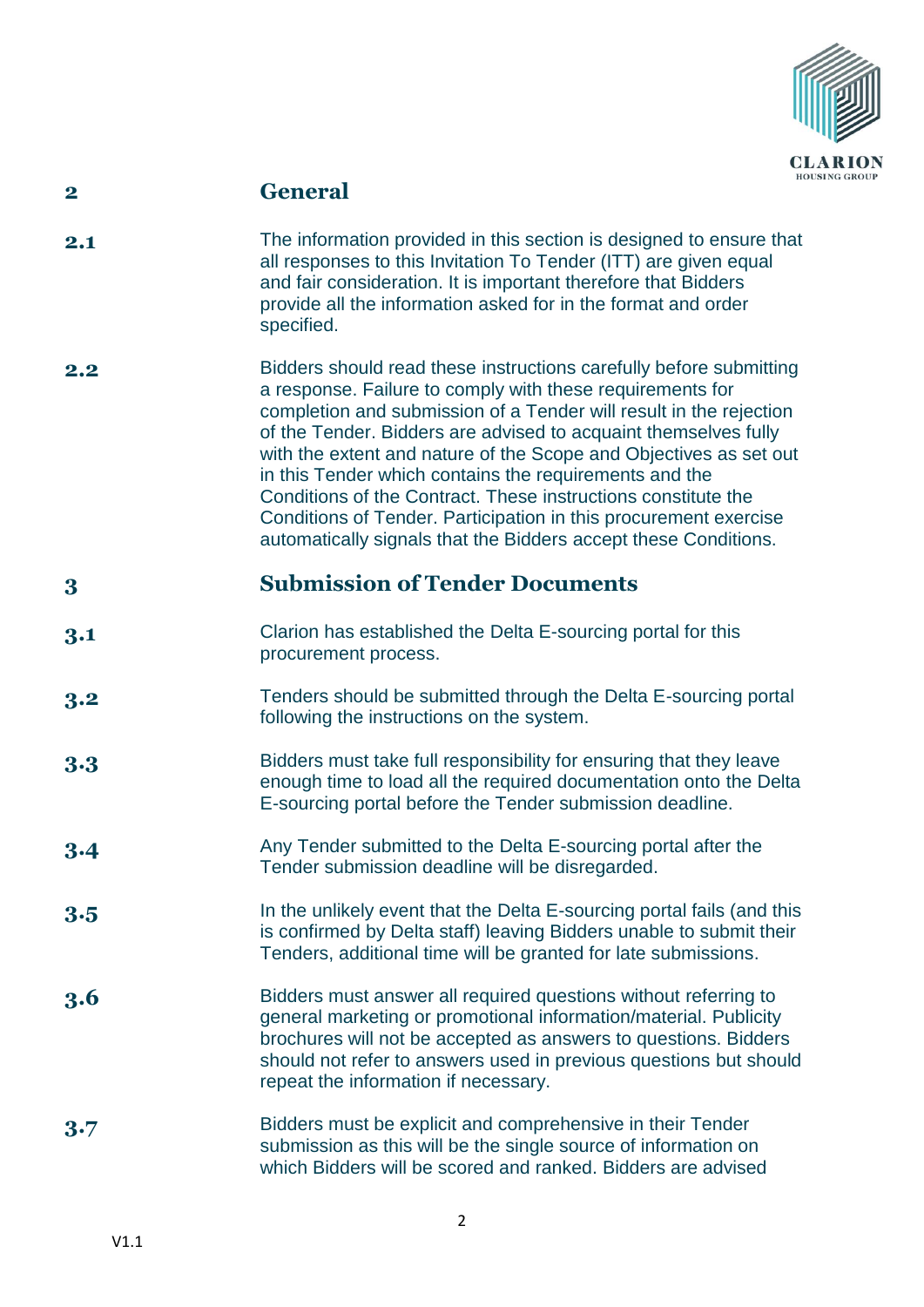

neither to make any assumptions about any past or current supplier relationships with Clarion nor to assume that such prior business relationships will be taken into account in the evaluation process.

- **3.8** Where a length of response is stipulated, only the information within the set limit will be evaluated. Additional information will not be evaluated and therefore should not be supplied. Clarion will only take account of information that is specifically asked for in the ITT.
- **3.9** Failure to provide the required information or particulars for the relevant question(s) or supply documentation referred to in the response within the specified timescale will result in elimination from the procurement exercise.
- **3.10** If this ITT or any of the Procurement Documents are incomplete or missing, the Bidder should make contact via the Delta Esourcing portal. It is each Bidder's responsibility to ensure that they have all the information they need to prepare their Tender.
- **3.11** Tenders will be checked for completeness and compliance with the Conditions of Tender and only compliant Tenders will be evaluated. Non-Compliant Tenders will be eliminated from the procurement exercise.
- **3.12** [Bidders may withdraw their Tender at any time before](https://www.delta-esourcing.com/suppliers/overview/) the [deadline for receipt of Tenders or any other time before](https://www.delta-esourcing.com/suppliers/overview/) accepting [the offer of a contract by submitting such notice via the e-](https://www.delta-esourcing.com/suppliers/overview/)[Tendering portal:](https://www.delta-esourcing.com/suppliers/overview/)  [delta-esourcing.com/suppliers/overview/](https://www.delta-esourcing.com/suppliers/overview/)

#### **4 Clarification questions**

- **4.1** All Bidder communication including clarification questions must be submitted through the Delta E-sourcing portal message center.
- **4.2** Bidders can seek clarification or explanation of the ITT, if necessary. Except as stated below, if the question or request for clarification is deemed to be of material significance, Clarion will circulate all questions and responses to all Bidders:
	- if a Bidder believes their question is commercially confidential they should mark it 'Confidential – not to be circulated to other Bidders';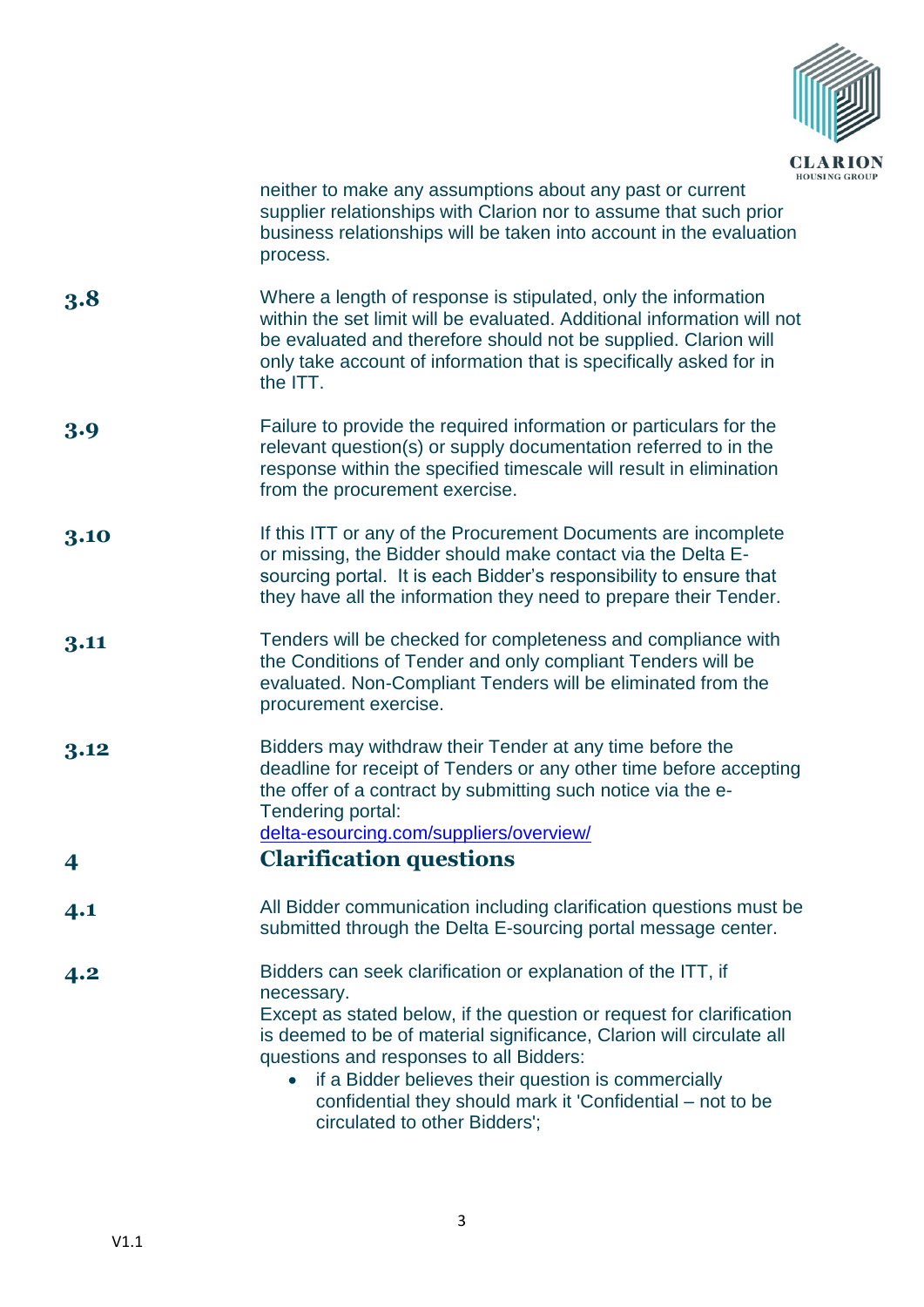

|            | u<br>HO<br>if Clarion considers that, in the interests of open and fair<br>competition, it is unable to respond to the question on a<br>confidential basis, it will inform the Bidder; and<br>as soon as practicable thereafter the Bidder must either<br>withdraw the question or indicate that it may be treated as<br>not being confidential.                                             |
|------------|----------------------------------------------------------------------------------------------------------------------------------------------------------------------------------------------------------------------------------------------------------------------------------------------------------------------------------------------------------------------------------------------|
| 4.3        | This is the only route for questions relating to the ITT; any other<br>routes, including directly contacting Clarion staff, may (at<br>Clarion's discretion) disqualify the Bidder from the process.                                                                                                                                                                                         |
| 4.4        | Bidders are requested to include within their tender submission a<br>single point of contact in their organization. Clarion shall not be<br>responsible for contacting Bidders through any route other than a<br>nominated contact. Bidders must therefore arrange appropriate<br>cover for holidays, absence, etc, and undertake to notify any<br>changes relating to the contact promptly. |
| 4.5        | Clarion reserves the right not to respond to a request for<br>clarification or to circulate such a request where it considers that<br>the answer to that request would or would be likely to prejudice its<br>commercial interests.                                                                                                                                                          |
| <b>4.6</b> | Before Tender evaluation, it may be necessary for Clarion to seek<br>clarification of particular details in the Bidders ITT submission.                                                                                                                                                                                                                                                      |
| 5          | <b>Standard Questionnaire</b>                                                                                                                                                                                                                                                                                                                                                                |
| 5.1        | Bidders must provide Clarion with details of any changes to the<br>information provided by them in respect of their Standard<br>Selection Questionnaire (SQ) responses.                                                                                                                                                                                                                      |
| 5.2        | Where matters have changed, Bidders should submit updated<br>versions of the information provided at the selection stage,<br>including updated financial information, where applicable.                                                                                                                                                                                                      |
| 5.3        | Where a Consortium is tendering or the Bidder is relying on the<br>resources of other organizations or its group or proposed<br>Specialists in its SQ, the Bidder must notify the contact person via<br>the Delta E-sourcing portal of any change to the composition of its<br>Consortium, group or its subcontracting arrangements.                                                         |
| 5.4        | Any Bidder who no longer satisfies Clarion's minimum selection<br>requirements as set out in the SQ may be excluded from further<br>participation in the Tender process.                                                                                                                                                                                                                     |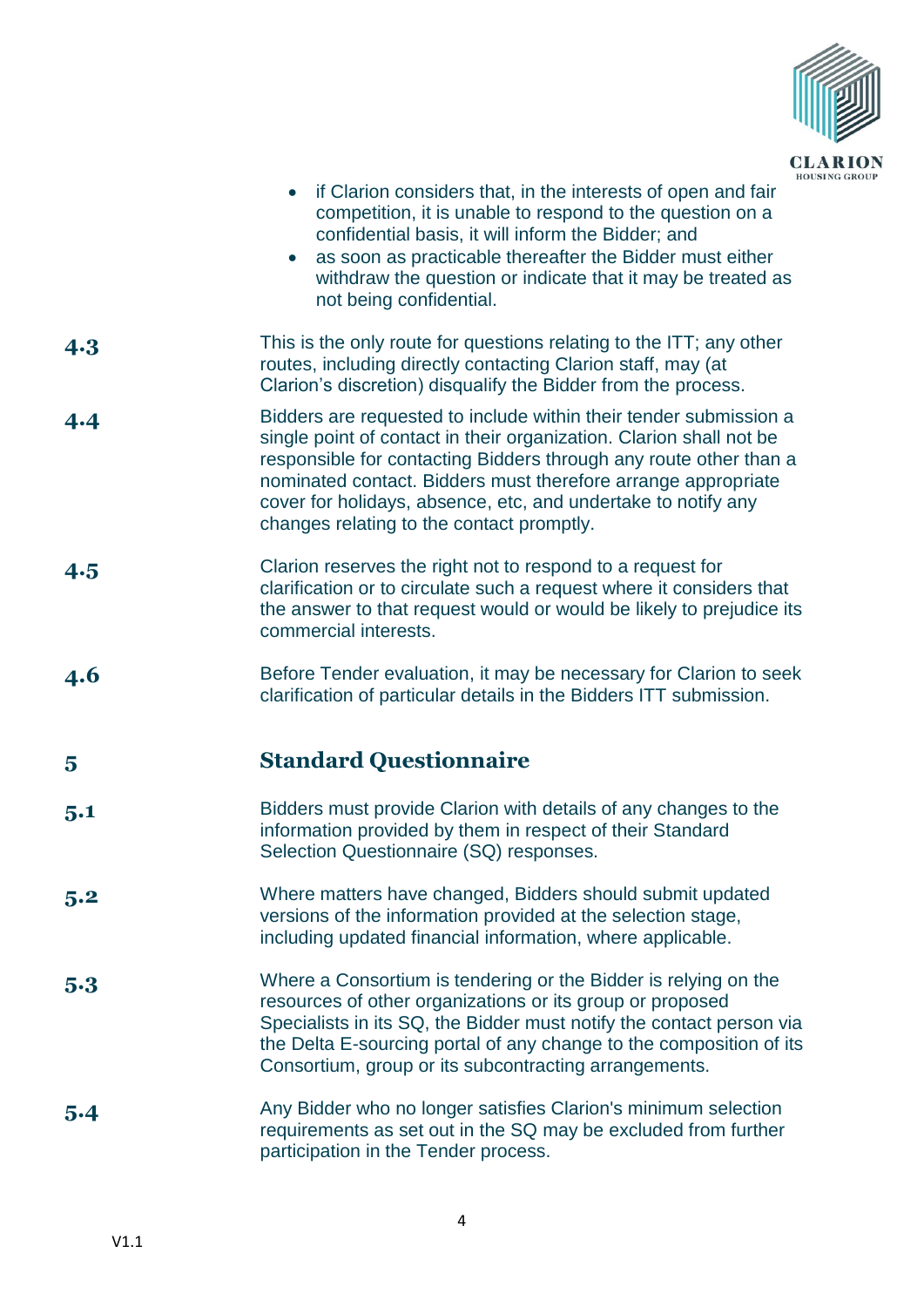

| 5.5 | HOL<br>Clarion reserves the right to reject or disqualify a Bidder where:<br>the Bidder is guilty of a material misrepresentation about<br>its Tender, their completed SQ, and/or any representation<br>made during the Tender process; and/or<br>there is a change in identity, control, financial standing, or<br>other factors that impact the selection and/or evaluation<br>process affecting the Bidder.                                                                                                                                                             |
|-----|----------------------------------------------------------------------------------------------------------------------------------------------------------------------------------------------------------------------------------------------------------------------------------------------------------------------------------------------------------------------------------------------------------------------------------------------------------------------------------------------------------------------------------------------------------------------------|
| 6   | <b>Final Due Diligence</b>                                                                                                                                                                                                                                                                                                                                                                                                                                                                                                                                                 |
| 6.1 | Before the award of the Contract to the Bidder submitting the<br>Most Economically Advantageous Tender, Clarion may undertake<br>further final due diligence in respect of that Bidder.                                                                                                                                                                                                                                                                                                                                                                                    |
| 6.2 | The purpose of this final due diligence is to verify that the Bidder<br>is not subject to mandatory or discretionary exclusion under<br>Regulation 57 of the Public Contracts Regulations 2015 and still<br>meets the Selection Criteria for the procurement set out in the<br>OJEU notice and Standard Questionnaire ("SQ") documentation.<br>Any Bidder that fails to satisfy Clarion as to this may be<br>eliminated from the Tender process.                                                                                                                           |
| 6.3 | The documents to be submitted in support of the successful<br>Bidder's self-declarations in their completed SQs are:<br>published accounts;<br>$\bullet$<br>evidence of insurance (in the form of a broker's letter or<br>other evidence);<br>any certificates or evidence of accreditations referred to in<br>the SQ;<br>any other documents referred to in the SQ; and<br>any other documents or evidence requested by the Client.<br>The Bidder will be expected to provide such assistance as Clarion<br>may reasonably require in undertaking any such due diligence. |
| 7   | <b>Amendments to the Procurement Documents,</b><br>tendering procedure, and discontinuation                                                                                                                                                                                                                                                                                                                                                                                                                                                                                |
| 7.1 | Clarion reserves the right to issue amendments or modifications<br>to the Procurement Documents during the Tender period. These<br>will be issued to all Bidders simultaneously. Bidders will be<br>assumed to have taken account of any such modifications and<br>amendments in their Tenders.                                                                                                                                                                                                                                                                            |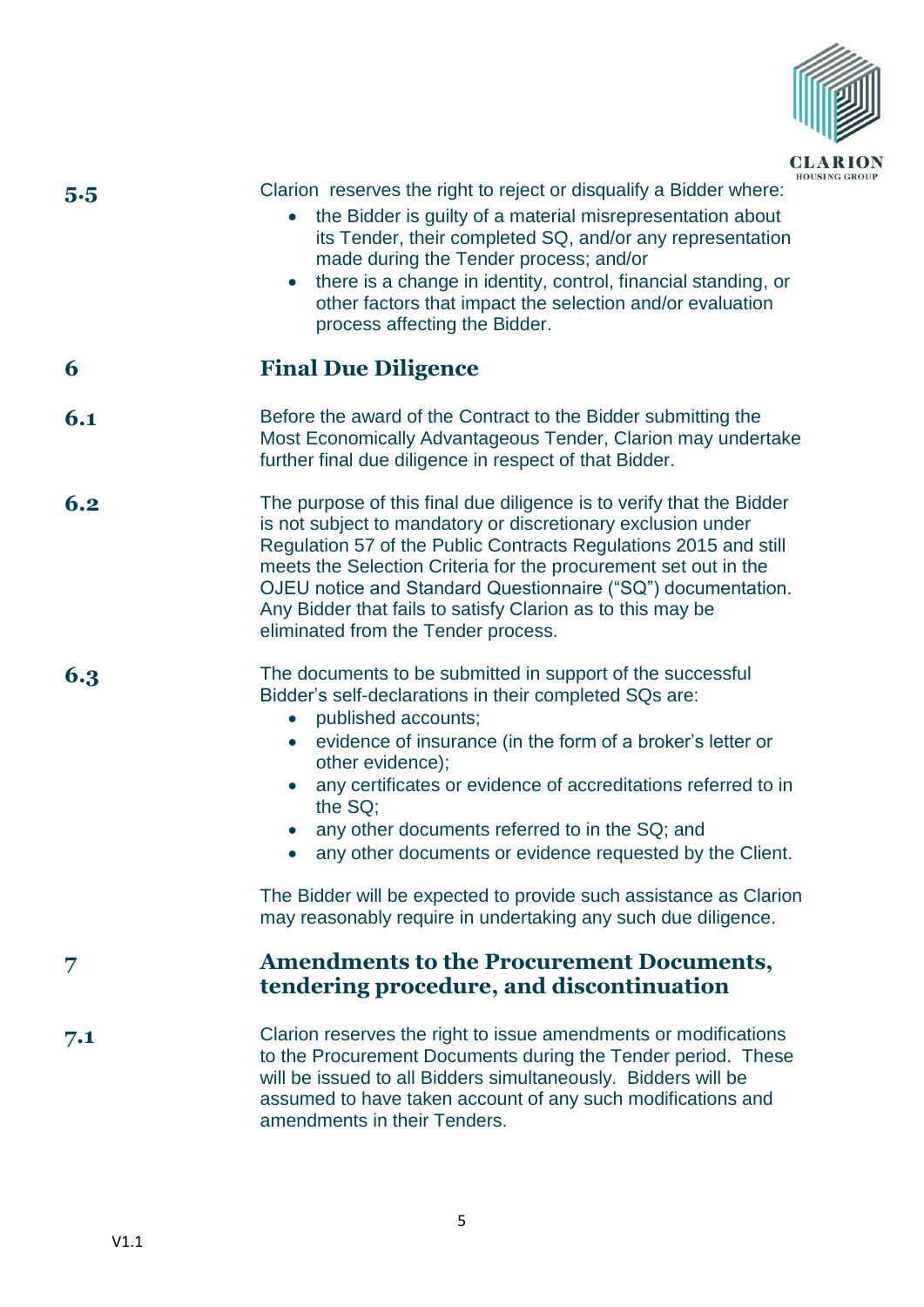

- **7.2** The issue of this ITT does not commit Clarion to award any Contract following the Tender process. Clarion is not bound to accept any Tender and reserves the right to reject any or all Tenders. Clarion reserves the right to reject any or all of the responses received and discontinue the bidding process and/or reject any incomplete or incorrectly completed responses.
- **7.3** At its discretion, Clarion may either waive or insist on strict compliance with any requirement set out in this ITT. Clarion reserves the right to change the procedures outlined in this ITT or to terminate the Tender process at any time before entering into the Contract.
- **7.4** Bidders are required to accept the Contract Documents as drafted and without any amendments. Any Bidder seeking to make changes to the Contract Documents risks having their Tender rejected as non-compliant.

#### **8 Consortiums and Special Purpose Vehicles (SPV)**

- **8.1** If the Bidder completing the ITT is doing so as part of a proposed Consortium, the Consortium lead should complete all the questions on behalf of the Consortium and or any Sub Contractors. In addition to this the following information must be provided:
	- the lead member of the Consortium who will be contractually responsible for delivery of the Contract (if a separate legal entity is not being created); and
	- names of all Consortium members:
	- If the Consortium is not proposing to form a legal entity, full details of proposed arrangements. Please upload this as a separate document.
- **8.2** Please note that Clarion may require the Consortium to assume a specific legal form if awarded the Contract, to the extent that a specific legal form is deemed by Clarion as being necessary for the satisfactory performance of the Contract.
- **8.3** All members of the Consortium will be required to provide the information required in all sections of the ITT Questionnaire as part of a single composite response to Clarion i.e. each member of the Consortium is required to complete the form.
- 8.4 Where you are proposing to create a separate legal entity, such as a Special Purpose Vehicle (SPV), you should provide details of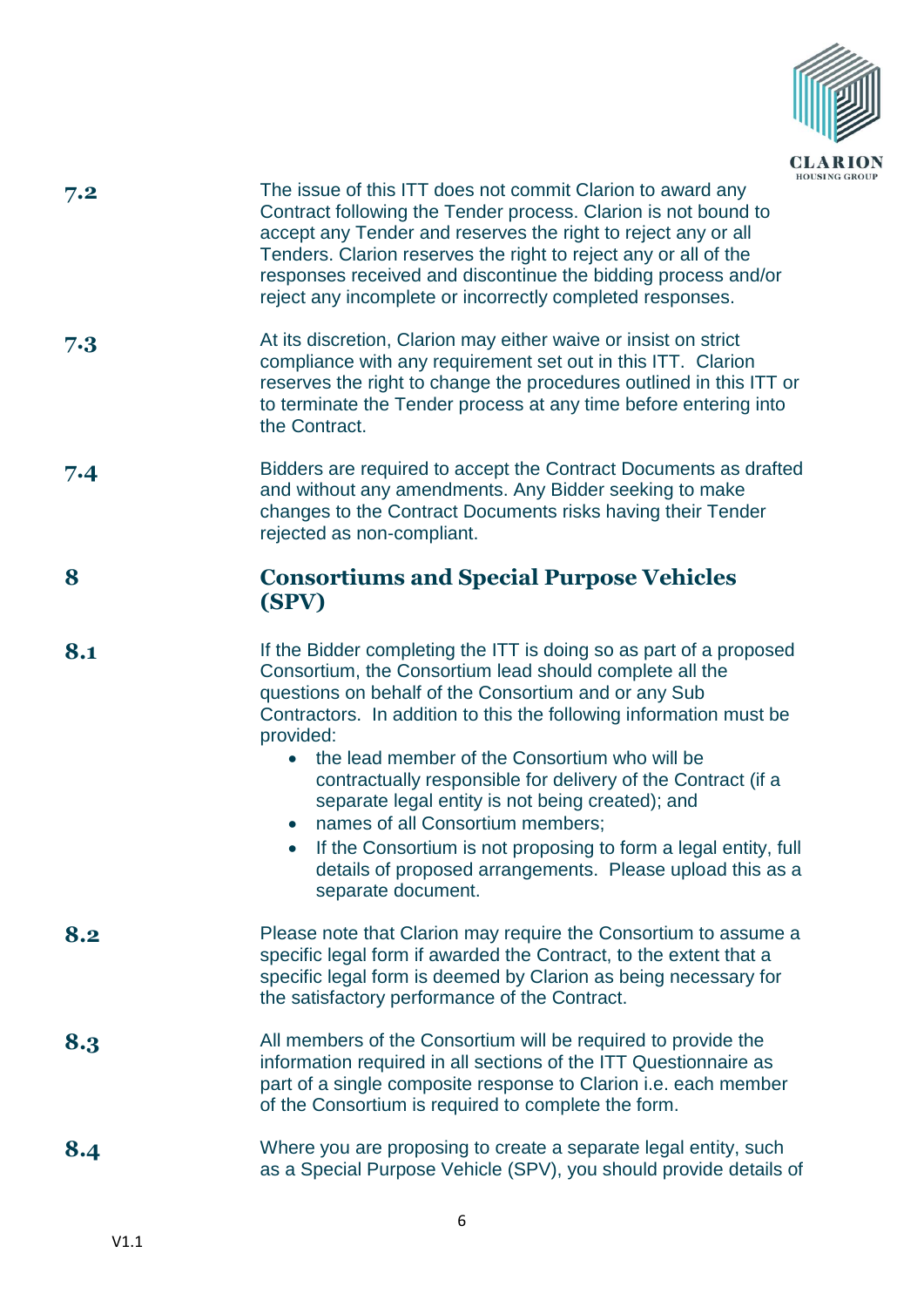

HOUSING GROUP the actual or proposed percentage shareholding of the constituent members within the new legal entity. Please upload this as a separate document.

**8.5** Clarion recognises that arrangements about a Consortium bid may be subject to future change. Bidders should therefore respond based on the arrangements as currently envisaged. Bidders are reminded that Clarion must be immediately notified of any changes, or proposed changes, to the bidding model so that a further assessment can be carried out by applying the Selection Criteria to the new information provided. Clarion reserves the right to deselect the bidder before any award of contract, based on an assessment of the updated information.

#### **9 Sub-contractors and Supply Chains**

- **9.1** Where the Bidder proposes to use one or more Sub-Contractors to deliver some or all of the Contract requirements, the relevant section of the Standard Questionnaire on the Delta E-sourcing portal should be completed to provide details of the proposed bidding model that includes members of the supply chain, the percentage of work being delivered by each Sub-Contractor and the key Contract deliverables each Sub-Contractor will be responsible for.
- **9.2** Clarion recognises that arrangements about Sub-Contracting may be subject to future change, and may not be finalised until a later date. However, Bidders should be aware that where information provided Clarion indicates that Sub-Contractors are to play a significant role in delivering key Contract requirements, any changes to those Sub-Contracting arrangements may affect the ability of the Bidder to proceed with the procurement process or to provide the supplies and/or services required. Bidders should therefore notify Clarion immediately of any change in the proposed Sub-Contractor arrangements. Clarion reserves the right to deselect the Bidder before any award of Contract, based on an assessment of the updated information.

#### **10 Acceptance of Tenders**

**10.1** The issue of this ITT and SQ or PAS91 nor any of the information presented in it should be regarded as a commitment or representation on the part of Clarion Housing Group (or any person) to enter into a contractual arrangement.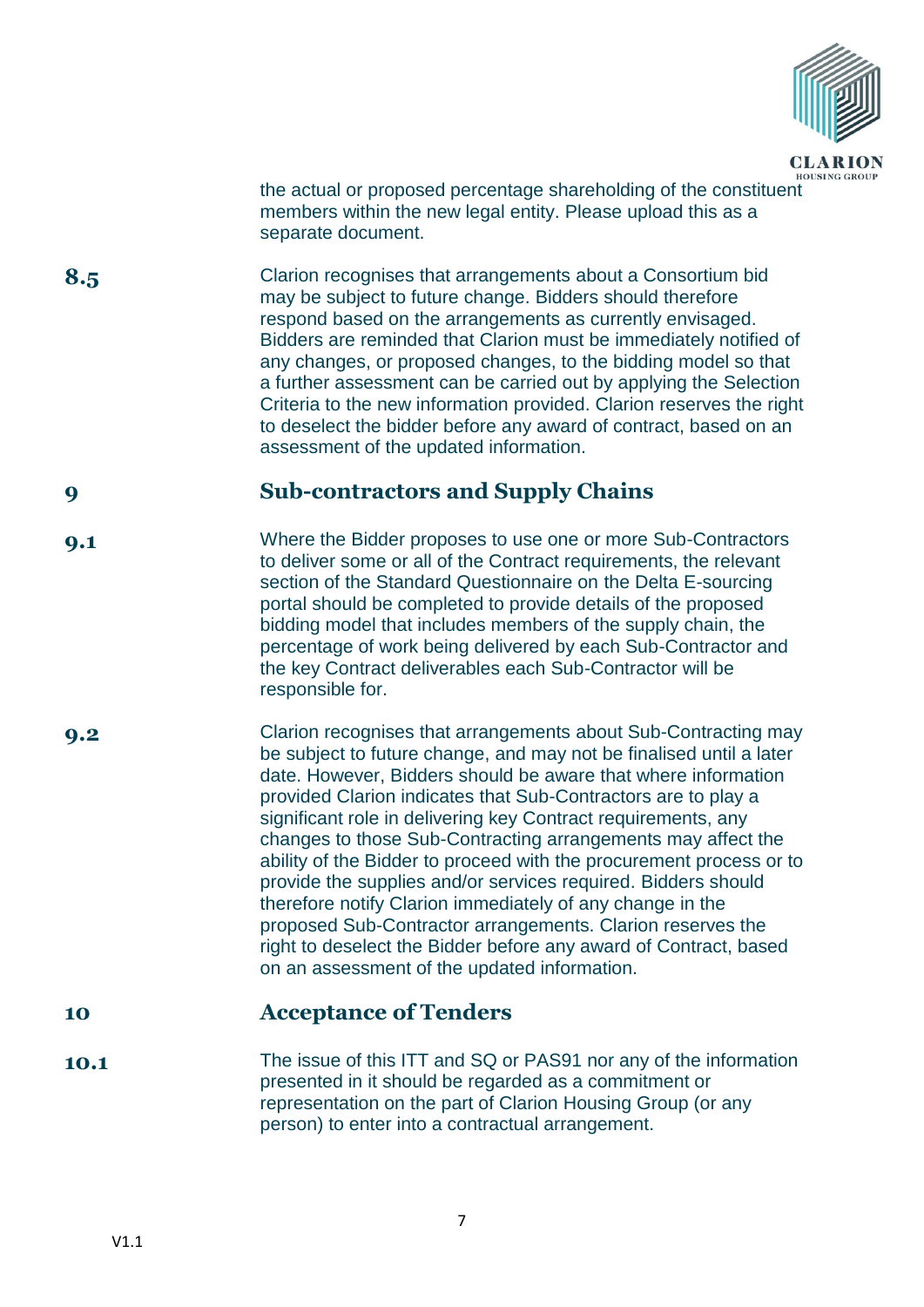

- **10.2** All Bidders will be informed via the Delta E-sourcing portal whether or not they have been successful when the final decision has been taken.
- **10.3** Any contract awarded will be subject to Clarion Housing Group's Conditions of Contract.
- **10.4** Clarion reserves the right not to award a Contract for some or all of the goods and/or services for which Tenders are invited.

### **11 Alterations to Tender**

**11.1** The format and/or wording of the ITT should not be changed by any potential Bidder.

# **12 Publicity**

**12.1** Bidders shall not undertake (or permit to be undertaken) at any time, whether at this stage or after the conclusion of the Contract, any publicity activity with any section of the media about the Contract other than with the prior written consent of Clarion (about the form and content of the proposed publicity).

#### **13 Language**

- **13.1** All Tenders and the Contract Documents will be in English, governed by English law, and subject to the jurisdiction of the English courts.
- **13.2** Any references to a "partnership" or "partnering" in this ITT or the Procurement Documents are not to be construed as suggesting that a partnership at law will be formed between Clarion and the Bidder.
- **13.3** Terms beginning with a capital letter in the Procurement Documents have the meanings given in Appendix A Definitions.

#### **14 Bidder's warranties**

**14.1** In submitting its Tender, each Bidder warrants represents and undertakes that: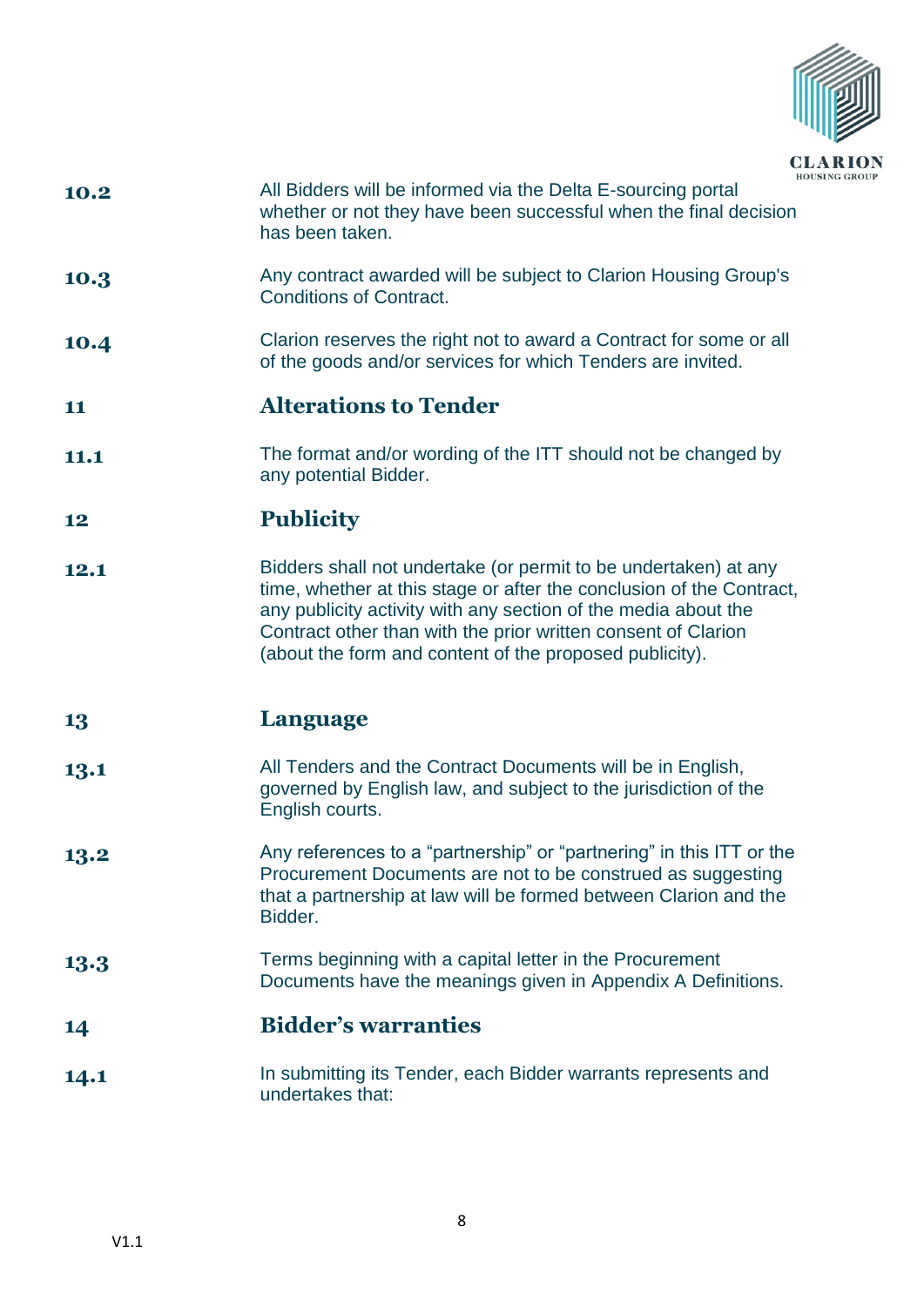

- all information, representations, and other matters of fact (including those contained in its Tender and its completed SQ) communicated via the Delta E-sourcing portal by the Bidder, its employees, or agents in connection with or arising out of the Tender are true, complete and accurate in all respects at the time of submission of the Tender and the Bidder will notify Clarion in writing of any changes to that information that occur before entry into the Contract Documents;
- it has undertaken its investigations and research and has satisfied itself in respect of all matters (whether actual or contingent) relating to the Tender including the accuracy and completeness of any information that may have been provided (orally, in writing, or otherwise) by or on behalf of the Client;
- it will not submit any Tender and will not have entered into the Contract Documents in reliance upon any representation (oral, in writing, or other) that may have been made by or on behalf of Clarion;
- it has full power and authority to enter into the Contract Documents and undertake the Requirements:
- it is of sound financial standing and has sufficient working capital, skilled staff, other equipment, and other resources available to it to comply with the obligations it will undertake under the Contract Documents; and
- it will not at any time whilst the Contract Documents are in force or at any time thereafter claim or seek to enforce any lien, charge, or other encumbrances over the property of any nature owned by either Clarion which is for the time being in the possession of the Bidder in connection with carrying out the Requirements.

# **15 Tender costs and loss of profits**

- **15.1** Bidders are to bear all their tendering costs. In no circumstances will Clarion be liable for any tendering costs, nor any loss of profits, loss of contracts, or other costs or losses suffered or incurred by any Bidder.
- **15.2** A Bidder that contravenes its obligations set out in the Tender Certificate may be required to reimburse Clarion for its costs related to the procurement.
- **16 Accuracy of information and liability of Clarion and its advisers**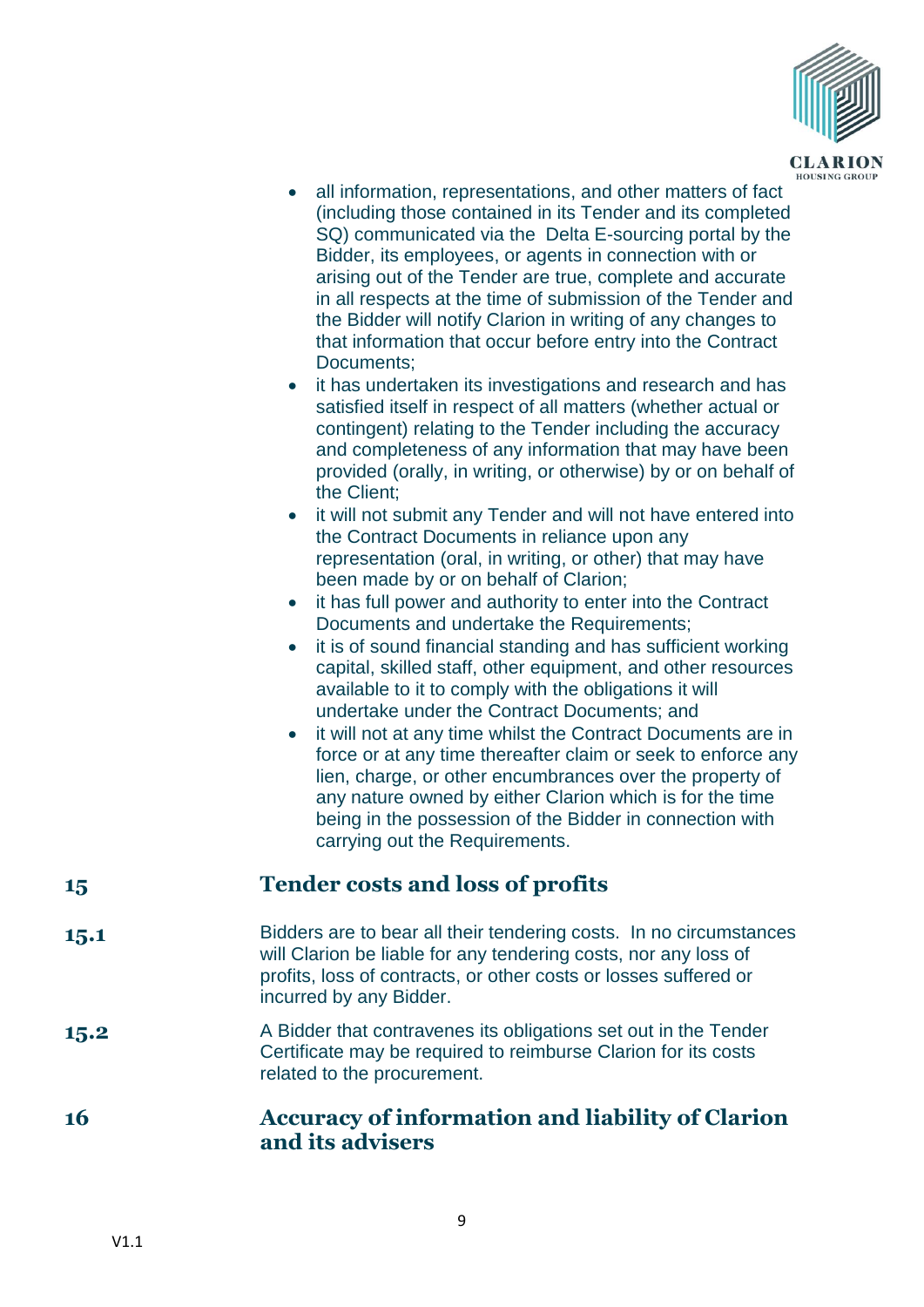

**16.1** Whilst the information in this ITT and the Procurement Documents has been prepared in good faith, it does not purport to be comprehensive or to have been independently verified. This ITT is issued on the basis that:

- neither Clarion nor any of its advisers accept any liability, responsibility, or duty of care to anyone other than Clarion for its adequacy, accuracy, completeness, or for anything said or done about the procurement to which the Procurement Documents relate;
- neither Clarion nor any of its advisers make any (express or implied) representation or warranty either about the information contained in the Procurement Documents or on which it is based or about any written or oral information that may be made available to any Bidder or their advisers;
- Clarion does not undertake to provide Bidders with access to any additional information or update the information in the Procurement Documents or correct any inaccuracies that may become apparent;
- nothing contained in this ITT or the Procurement Documents constitutes an inducement or incentive in any way to persuade any Bidder to submit a Tender or enter into the Contract Documents or any other related agreement;
- neither this ITT, the Procurement Documents nor any information supplied by Clarion should be relied on as a promise or representation as to the future;
- the Procurement Documents are neither an offer capable of acceptance nor are they intended to create a binding contract nor are they capable of creating such a contract by any subsequent actions; and
- no implied contract is to arise between Clarion and any Bidder resulting from the issue of or any Bidder's compliance with this ITT or any matters related to it.
- **16.2** Bidders must satisfy themselves as to all conditions likely to affect the execution of the Requirements under the Contract.
- **16.3** Bidders must form their own opinions, making such investigations and taking such advice as is appropriate, regarding the Requirements and their Tenders, without reliance upon any opinion or other information provided by Clarion or their advisers and representatives.

# **17 Conflicts of interest and Probity Policy**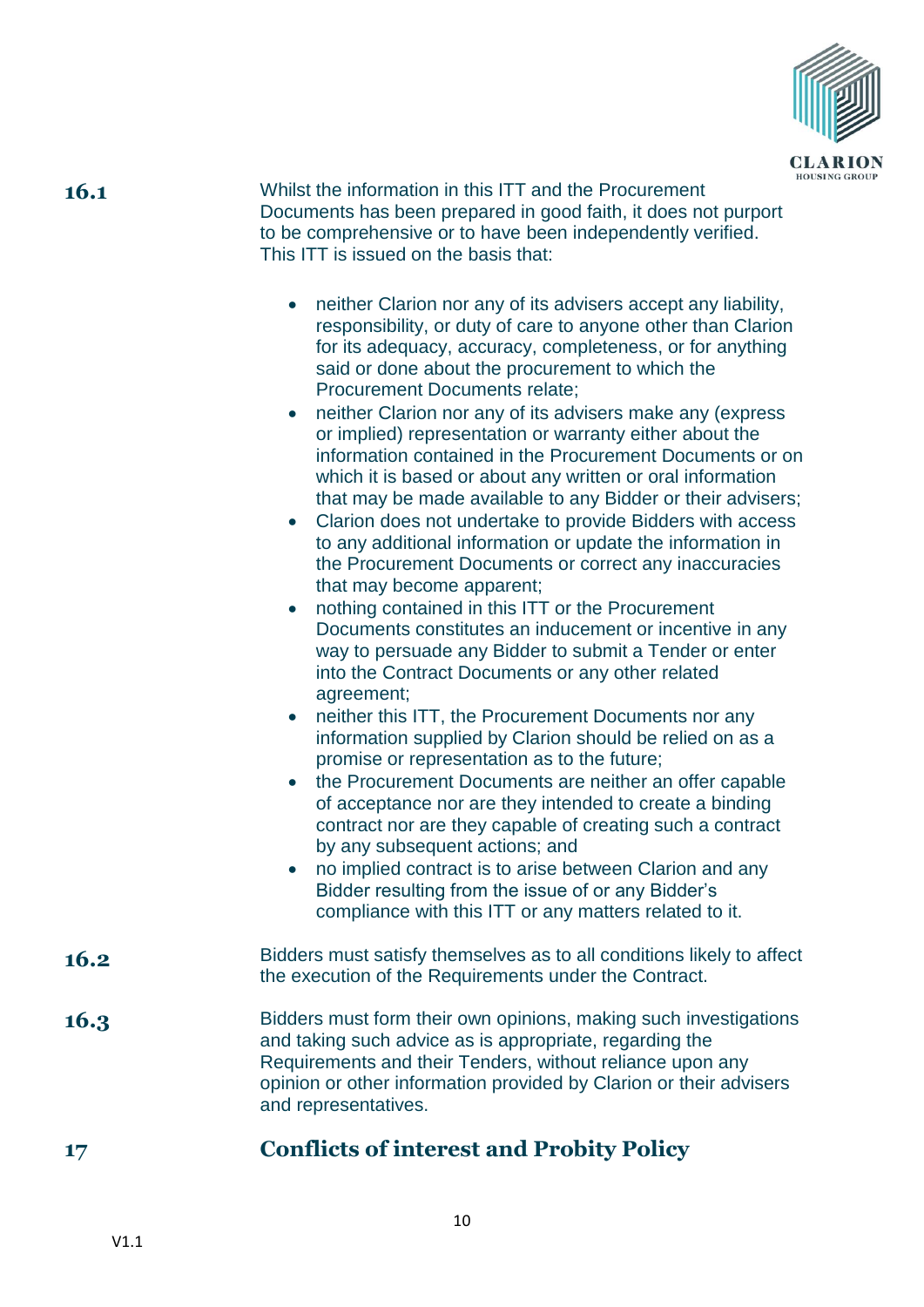

| . . | ۰. |
|-----|----|
|     |    |

**17.1** Clarion requires all actual or potential conflicts of interest to be identified and remedied to its satisfaction to avoid any distortion of competition and to ensure equal treatment of all Bidders. Bidders that have a conflict of interest should advise Clarion immediately and complete the Declaration of Interest. This includes any conflicts of interest arising during the tendering and evaluation processes where a proposed Specialist (Sub-Contractor/supplier) or Adviser put forward by a Bidder in respect of the Contract:

- has advised Clarion about this procurement;
- is subject to a conflict of interest with a relevant staff member of Clarion or a Procurement Adviser to Clarion; or
- is from the same firm or company or a member of the same group of companies as that put forward by another Bidder in respect of the Contract.

Resolution of such conflicts of interest could involve:

| • Clarion excluding relevant staff members from the    |
|--------------------------------------------------------|
| procurement process including, in particular, from the |
| evaluation of Tenders;                                 |

- information barriers being maintained between different parts of the Bidders or of their Consortium; and/or
- **•** either Clarion or the Bidder being required to change their Procurement Adviser.
- **17.2** If a conflict of interest cannot be resolved to Clarion's satisfaction Clarion may exclude the Bidder concerned from the procurement process.
- **17.3** Clarion reserves the right to reject any Tender received from a person or business trading for profit to whom Clarion is prohibited from making a payment or granting a benefit by its Probity Policy.
- **17.4** This Policy prevents Clarion from making any payment (even if full value is received in return) to any of its board members or employees, any person who has ceased to be a board member or employee in the past 12 months, or any close relative of any of these. The Probity Policy also prevents Clarion from making any payments to a business trading for profit (i.e. one which can distribute profits to its shareholders or proprietors) of which such a person is a principal proprietor or in which a person is directly concerned with the management.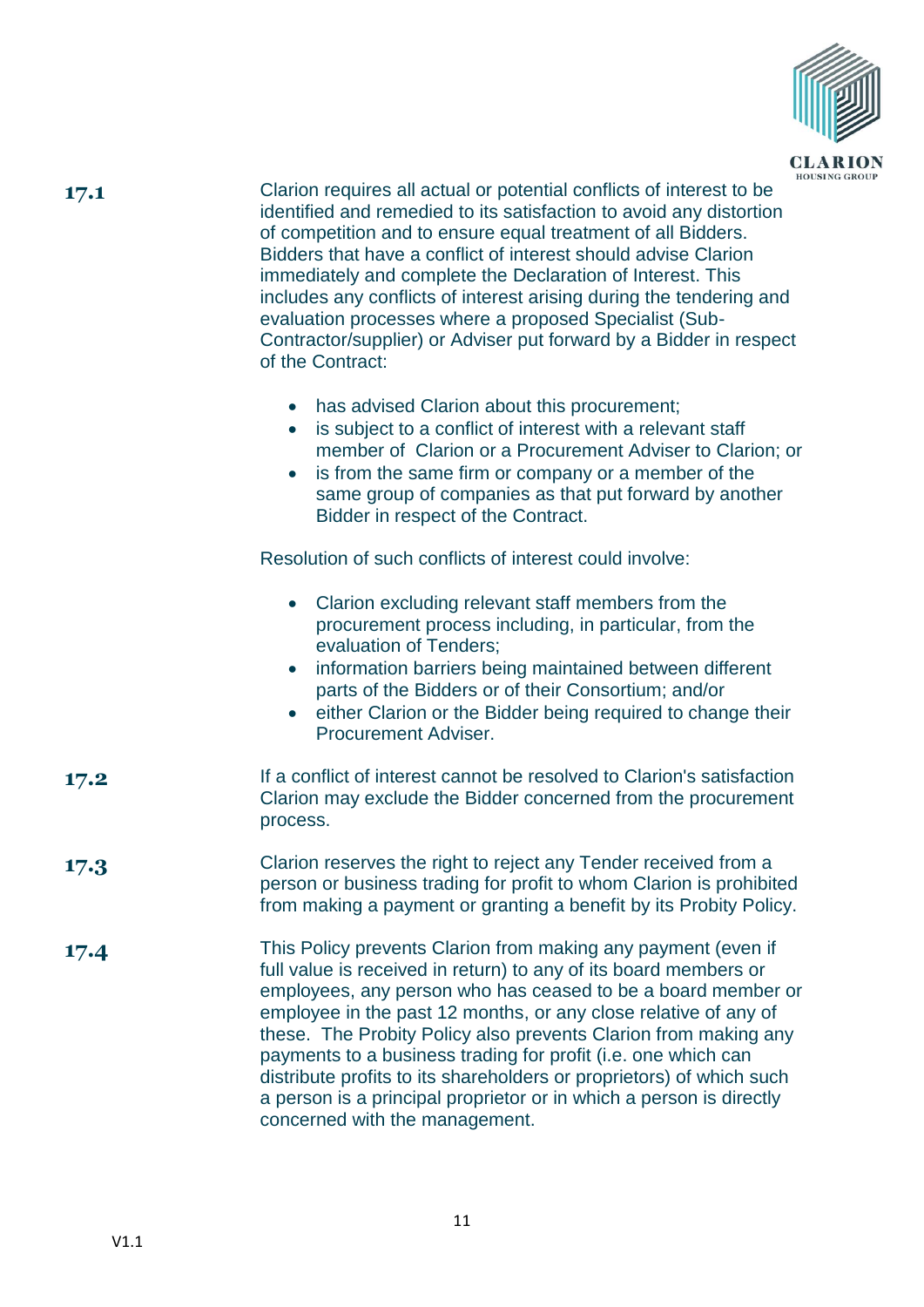

| 17.5 | There are only limited exceptions to the Probity Policy. Bidders<br>who are unclear as to the application of the Probity Policy to their<br>circumstances should seek clarification from Clarion via the Delta<br>E-sourcing portal.                                                                                                                                                                                                                                                                                                                                                                                                           |
|------|------------------------------------------------------------------------------------------------------------------------------------------------------------------------------------------------------------------------------------------------------------------------------------------------------------------------------------------------------------------------------------------------------------------------------------------------------------------------------------------------------------------------------------------------------------------------------------------------------------------------------------------------|
| 18   | Non-collusion and non-canvassing                                                                                                                                                                                                                                                                                                                                                                                                                                                                                                                                                                                                               |
| 18.1 | Bidders are required to comply with the Organization for<br>Economic Co-operation and Development (OECD) Anti-Bribery<br>Convention. The mission of the OECD is to promote policies that<br>will improve the economic and social well-being of people around<br>the world by reducing corruption in developing countries by<br>encouraging sanctions against bribery in international business<br>transactions carried out by companies based in the Convention<br>member countries. Further information on the OECD can be<br>located on their website: <b>oecd.org</b> .                                                                     |
| 18.2 | Bidders shall not offer gifts, hospitality, donations, offers or<br>inducements to the Clarion staff during this Tender process.                                                                                                                                                                                                                                                                                                                                                                                                                                                                                                               |
| 18.3 | Without prejudice to any other remedies available to Clarion or<br>any criminal liability, Clarion may disqualify any Bidder from<br>further participation in the Tender process or the Contract who, in<br>connection with its Tender for the Contract:                                                                                                                                                                                                                                                                                                                                                                                       |
|      | offers an inducement, fee reward or financial advantage to<br>$\bullet$<br>any Officer or Employee of or Adviser to the Clarion in<br>connection with the Contract;<br>does anything which would breach the <b>Bribery Act 2010</b> ;<br>fixes or adjusts its Tender by or by any agreement or<br>$\bullet$<br>arrangement with any other Bidder;<br>enters into any agreement or arrangement with any other<br>Bidder not to Tender or to alter the content of any Tender<br>to be submitted in any way;<br>communicates the content of its proposed Tender to any<br>$\bullet$<br>person (outside its Consortium, and professional advisers) |
|      | other than Clarion or its advisers.<br>causes or induces any person to enter into any such<br>$\bullet$<br>agreement to inform any other Bidder of the content of any<br>other Tender for the Contract; or<br>offers or agrees to pay or give or does pay or give any sum<br>$\bullet$<br>of money, inducement, or valuable consideration directly or<br>indirectly to any persons for doing or having done or<br>causing or having caused to be done any act or omission<br>about any other Tender or proposed Tender for the<br>Contract.                                                                                                    |
|      |                                                                                                                                                                                                                                                                                                                                                                                                                                                                                                                                                                                                                                                |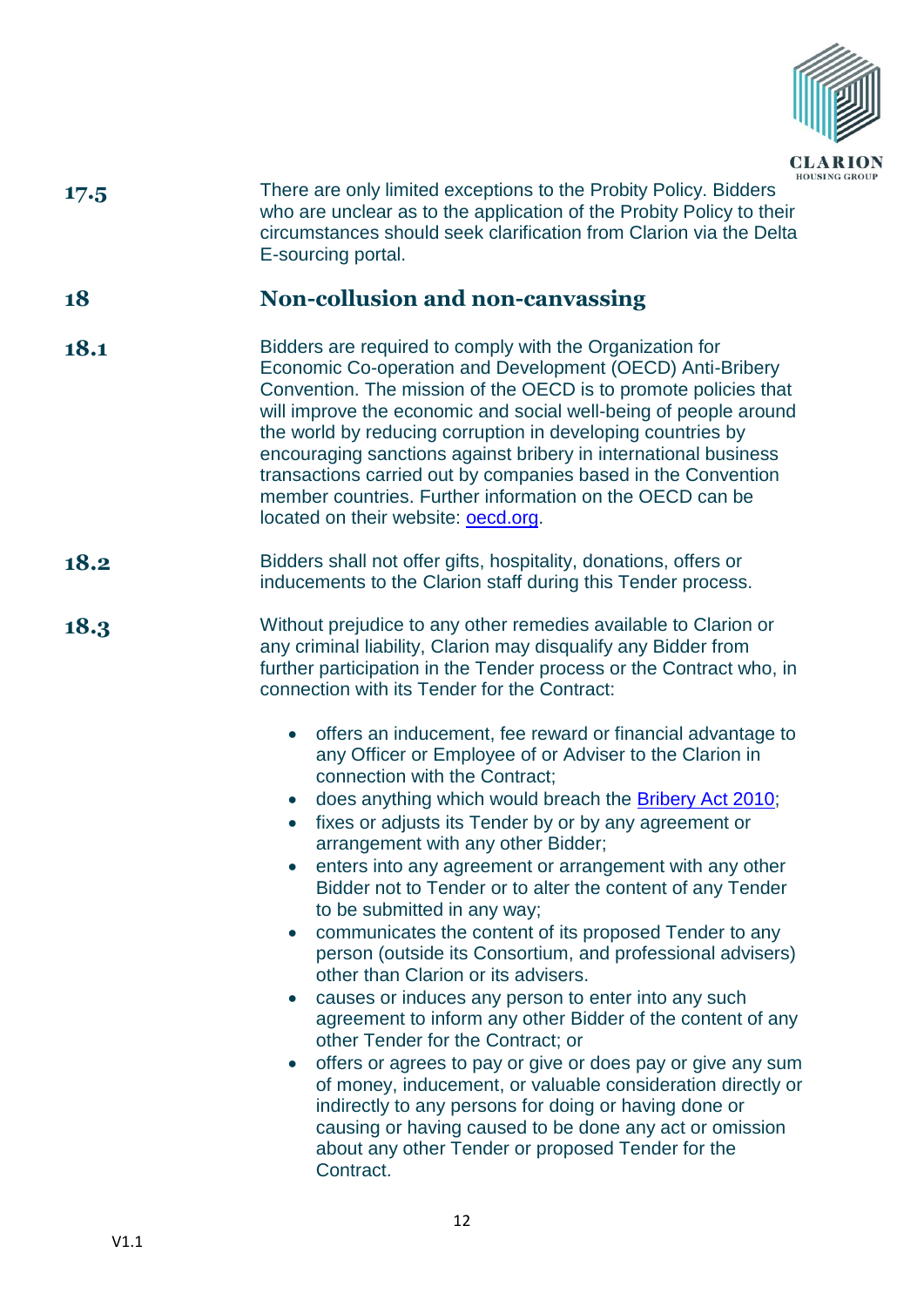

| 19   | <b>Confidentiality and Data Protection</b>                                                                                                                                                                                                                                                                                                                                                                                                                                                                                                                                                                                                                                                                                                                |
|------|-----------------------------------------------------------------------------------------------------------------------------------------------------------------------------------------------------------------------------------------------------------------------------------------------------------------------------------------------------------------------------------------------------------------------------------------------------------------------------------------------------------------------------------------------------------------------------------------------------------------------------------------------------------------------------------------------------------------------------------------------------------|
| 19.1 | The Procurement Documents have been made available by<br>Clarion on the condition that Bidders do not use or copy such<br>Procurement Documents for any purpose other than tendering (or<br>deciding whether to Tender) for the Contract.                                                                                                                                                                                                                                                                                                                                                                                                                                                                                                                 |
| 19.2 | Bidders should note that some of the Procurement Documents<br>may include confidential information and/ or personal data under<br>the <b>Data Protection Act 2018</b> (in particular any TUPE information<br>disclosed with the ITT or subsequently). Such information will be<br>communicated exclusively to Bidders and will not be made<br>publicly available on the internet.                                                                                                                                                                                                                                                                                                                                                                         |
| 19.3 | Bidders must not place Clarion in breach of its obligations under<br>data protection legislation or breach of any duty of confidentiality<br>through the disclosure of such personal data or information.                                                                                                                                                                                                                                                                                                                                                                                                                                                                                                                                                 |
| 19.4 | Bidders will be regarded as Data Controllers about any Personal<br>Data (including TUPE information which is Personal Data) that is<br>disclosed to them by Clarion. Bidders must comply with their<br>obligations as Data Controller of such Personal Data under all<br>Laws relating to privacy and the processing of Personal Data in<br>force in the legal jurisdiction of England and Wales, including all<br>applicable guidance and Codes of Practice issued by the<br>Information Commissioner's Office or any replacement Data<br>Protection Law.                                                                                                                                                                                                |
| 19.5 | Bidders may disclose confidential information only if:                                                                                                                                                                                                                                                                                                                                                                                                                                                                                                                                                                                                                                                                                                    |
|      | the discldisclosure made for the sole purpose of preparing<br>a Tender and the person receiving the information<br>undertakes in writing to keep it confidential on the same<br>terms as those set out in this ITT;<br>the Bidder is required to disclose by law; or<br>$\bullet$<br>Clarion gives prior written consent to the disclosure.<br>$\bullet$<br>Bidders must notify Clarion as soon as reasonably<br>$\bullet$<br>practicable and in any case within 24 hours of:<br>becoming aware of any event that results or may result in<br>$\bullet$<br>any unauthorised or unlawful access to, processing, loss,<br>and/or destruction of Personal Data disclosed to them by<br>Clarion including any actual or potential Personal Data<br>Breach; or |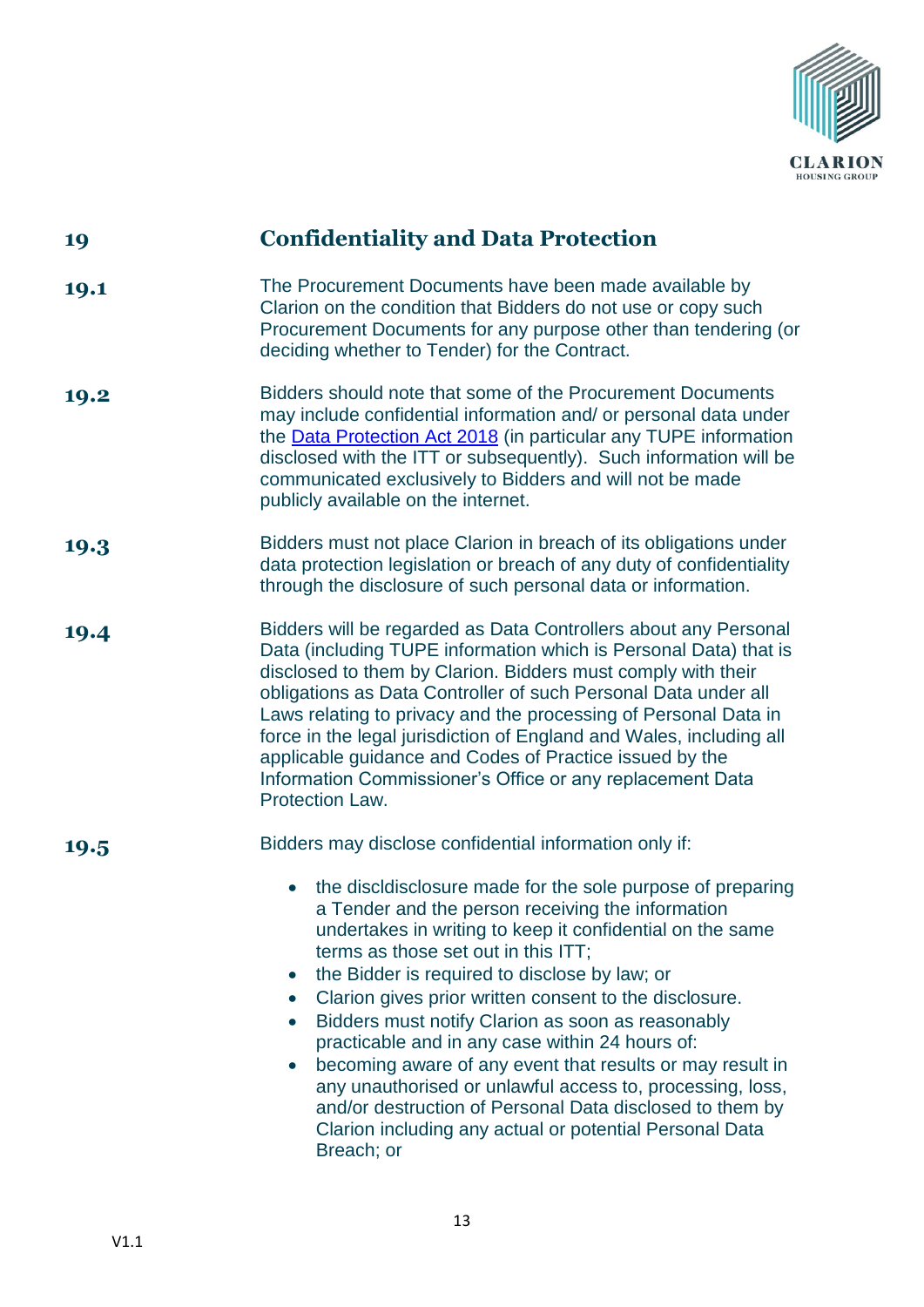

- any Data Subject Access Request about Personal Data disclosed to them by Clarion.
- **19.6** After this procurement or their withdrawal from it, Bidders must destroy all versions and copies of documents containing confidential information and/or Personal Data disclosed to them by Clarion in connection with this procurement.
- **19.7** Clarion may disclose any information relating to Tenders to its Board Members, Officers, Employees, Agents, Advisers, or Regulator(s). Clarion may disseminate information about the Contract to all Bidders.

#### **20 Social Value**

- **20.1** Clarion Futures is a charitable foundation that gives Clarion residents access to the support, services, and tools they need to make their goals a reality. We provide opportunities so they can create their future.
- **20.2** We are a charitable foundation that gives Clarion residents access to the support, services, and tools they need to make their goals and ambitions a reality. We provide opportunities, so that everyone who lives in a Clarion home, irrespective of their background, can create their future
- **20.3** We'll be investing £150 million over the next 10 years to deliver one of the biggest social investment programs in the country, helping to create more opportunities for people living in our homes and communities.
- **20.4** Clarion Futures is part of Clarion Housing Group. The Group comprises Clarion Housing, a social landlord and the country's largest housing association. It provides quality, well-managed, and sustainable homes. It also contains Latimer by Clarion Housing Group which delivers homes for private sale. It operates as a social business that invests all its profits into helping support our residents and communities.

#### **21 Contract Terms**

**21.1** The Contract Documents that Clarion proposes to use are set out within this tender package. By submitting a Tender, Bidders are agreeing to be bound by the terms of this ITT and the Contract Documents without further negotiation or amendment.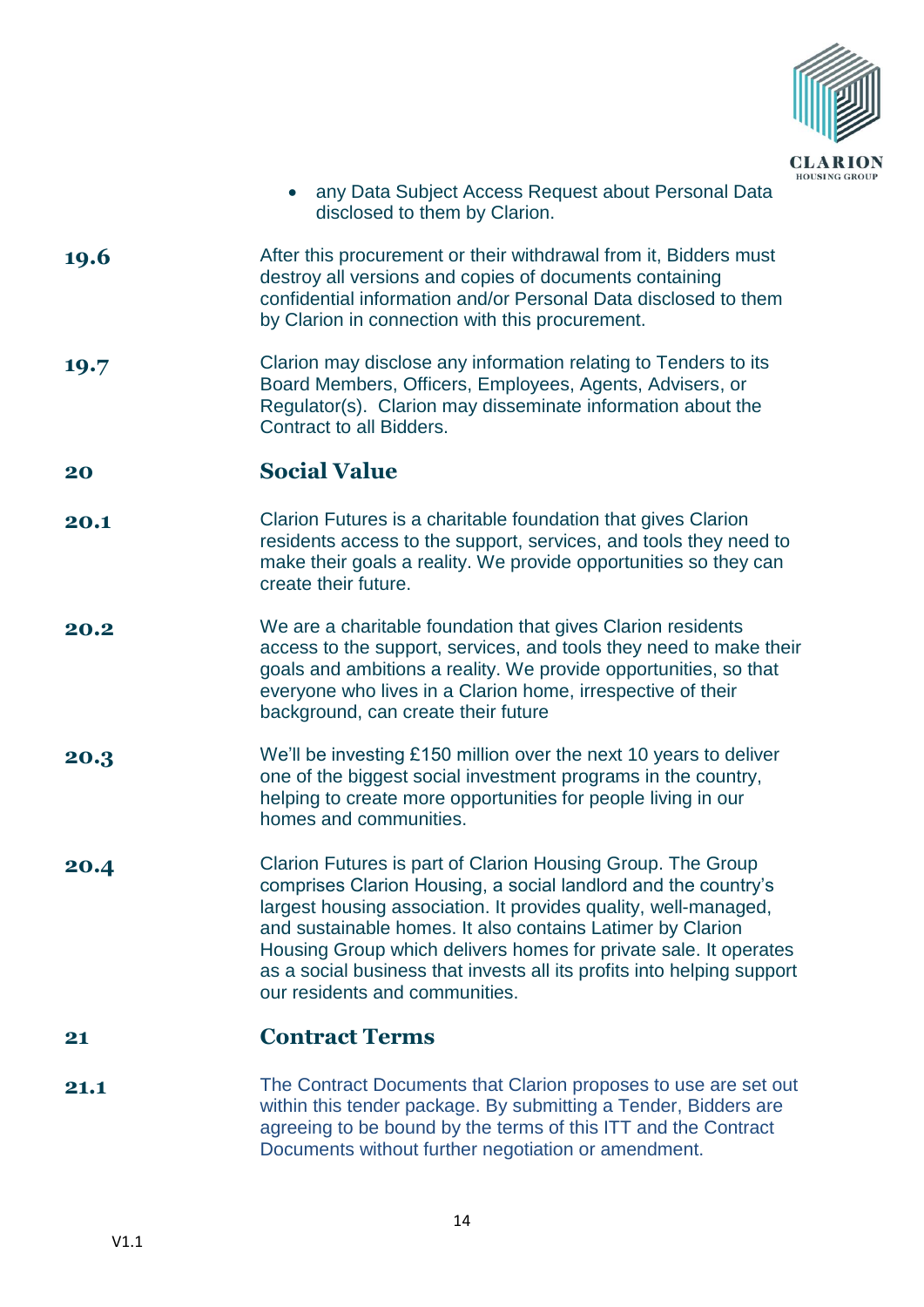

# **22 Living Wage**

Bidders are expected to maintain a motivated workforce capable of providing stable and skilled teams who will support the strategic needs of Clarion. Clarion supports the payment of the LW (Living wage) as one method of ensuring that skilled, motivated, and stable teams are maintained, but this is not a mandatory requirement.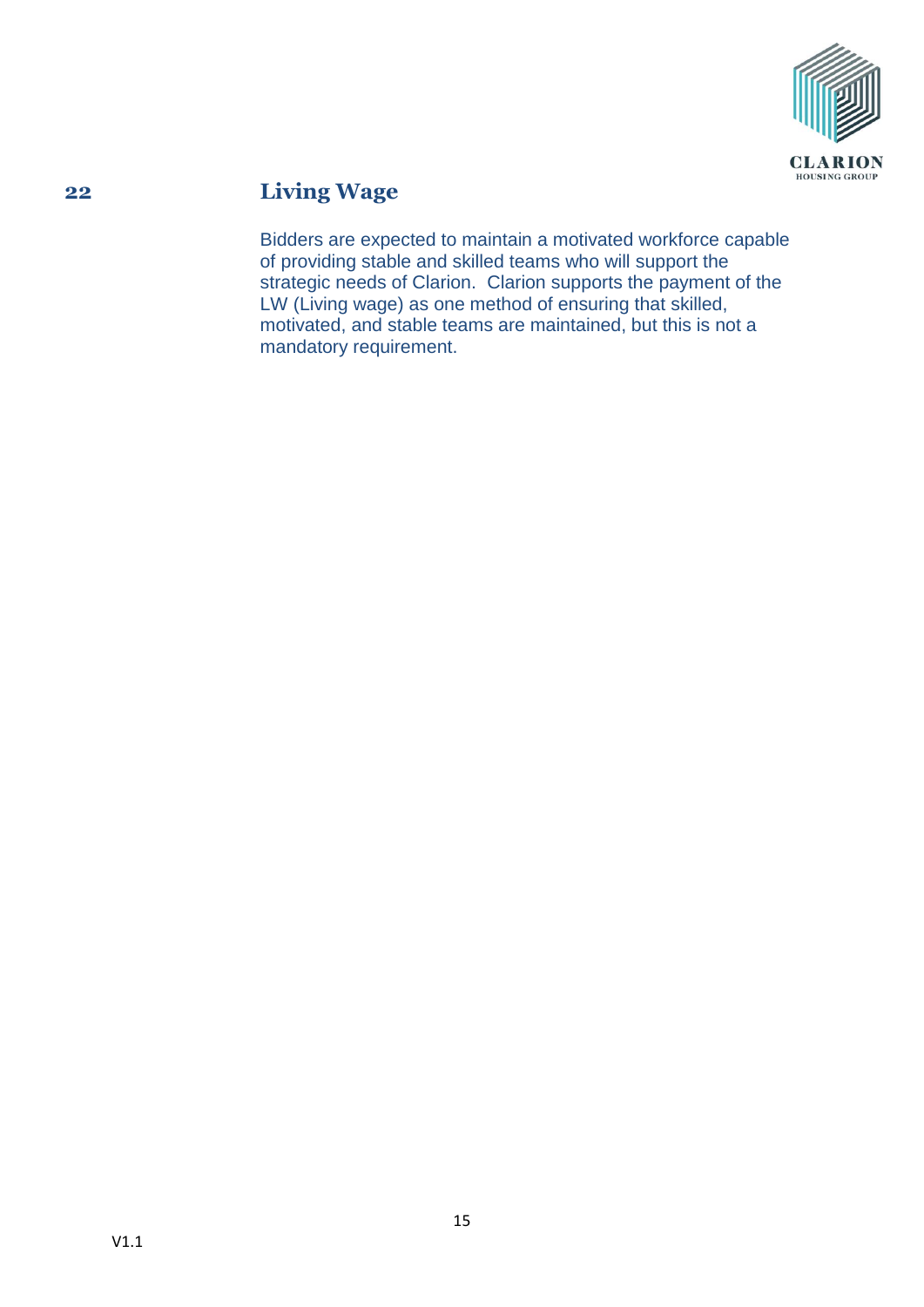

# **Appendefinitionsnitions**

| <b>Defined term</b>                     | <b>Meaning</b>                                                                                                                                                                                                                                                                  |
|-----------------------------------------|---------------------------------------------------------------------------------------------------------------------------------------------------------------------------------------------------------------------------------------------------------------------------------|
| <b>Award Criteria</b>                   | means criteria applied in connection with the award of a contract                                                                                                                                                                                                               |
| <b>CHG or Clarion</b>                   | means Clarion Housing Group Limited which is a charitable<br>registered society (Reg No 28038R). Registered with the<br>Regulator of Social Housing (Reg No LH4087) VAT No (675 646<br>394). Registered office: Level 6, 6 More London Place, Tooley<br>Street, London SE1 2DA. |
| <b>Commencement Date</b>                | means the date stated in the Contract Particulars or the date                                                                                                                                                                                                                   |
|                                         | from which Orders may be issued under the Contract                                                                                                                                                                                                                              |
| <b>Conflict of Interest Declaration</b> | means the declaration document provided by Clarion                                                                                                                                                                                                                              |
| Consortium                              | means potential suppliers that are bidding as a group                                                                                                                                                                                                                           |
| Contract                                | means the Conditions of Contract associated with this Tender                                                                                                                                                                                                                    |
| <b>Contract Documents</b>               | means the Conditions of Contract and associated documents                                                                                                                                                                                                                       |
| <b>Data Controller</b>                  | as defined in DPA 2018                                                                                                                                                                                                                                                          |
| <b>Data Protection Law</b>              | as defined in DPA 2018                                                                                                                                                                                                                                                          |
| Data Subject Access Request             | as defined in DPA 2018                                                                                                                                                                                                                                                          |
| Delta                                   | means the Delta Esourcing portal                                                                                                                                                                                                                                                |
| <b>DPA 2018</b>                         | means Data Protection Act 2018                                                                                                                                                                                                                                                  |
| <b>ICO</b>                              | means Information Commissioner's Office                                                                                                                                                                                                                                         |
| <b>MEAT</b>                             | means Most Economically Advantageous Tender                                                                                                                                                                                                                                     |